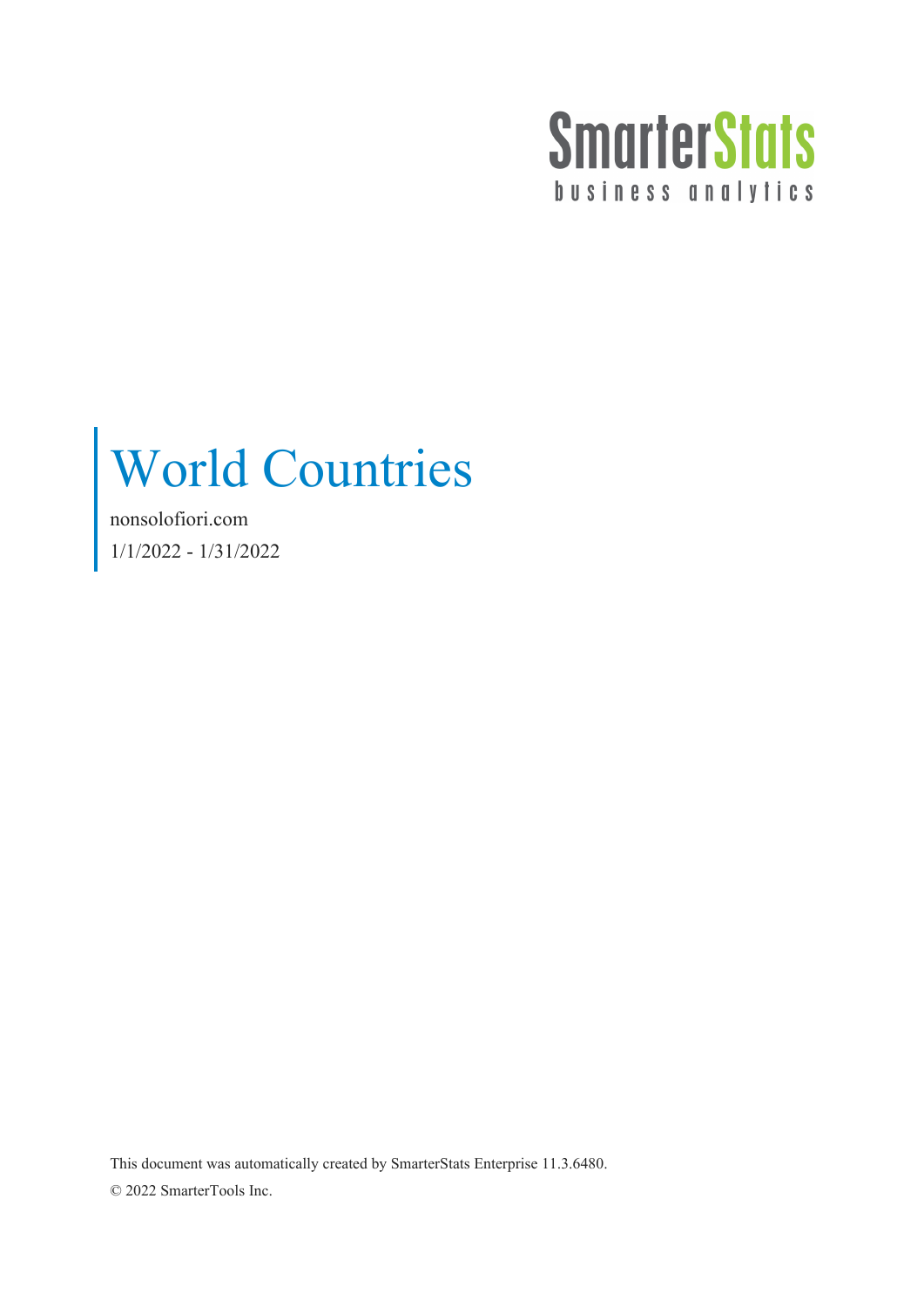## **World Countries**

1/1/2022 - 1/31/2022



|                | Country                   | Page<br><b>Views</b> | <b>Visits</b> | <b>Visitors</b> |         | Hits Bandwidth |
|----------------|---------------------------|----------------------|---------------|-----------------|---------|----------------|
| $\mathbf{1}$   | Italy                     | 2,680                | 3,682         | 2,537           | 228,593 | 8,544.6<br>MB  |
| $\overline{2}$ | <b>United States</b>      | 1,465                | 1,471         | 886             | 16,134  | 656.2 MB       |
| 3              | N/A                       | 497                  | 415           | 230             | 12,056  | 454.5 MB       |
| $\overline{4}$ | France                    | 237                  | 297           | 205             | 21,534  | 830.4 MB       |
| 5              | Germany                   | 396                  | 343           | 108             | 4,366   | 169.0 MB       |
| 6              | China                     | 314                  | 321           | 70              | 1,419   | 68.8 MB        |
| $\overline{7}$ | <b>Russian Federation</b> | 156                  | 92            | 54              | 3,096   | 120.9 MB       |
| $8\,$          | Spain                     | 62                   | 71            | 46              | 3,118   | 126.4 MB       |
| 9              | United Kingdom            | 125                  | 96            | 44              | 3,081   | 123.6 MB       |
| 10             | Netherlands               | 45                   | 40            | 37              | 3,479   | 152.5 MB       |
| 11             | Ukraine                   | 239                  | 184           | 34              | 1,630   | 62.3 MB        |
| 12             | <b>Brazil</b>             | 42                   | 43            | 32              | 1,044   | 40.2 MB        |
| 13             | Canada                    | 79                   | 80            | 31              | 1,153   | 49.7 MB        |
| 14             | Switzerland               | 47                   | 55            | 28              | 1,142   | 48.8 MB        |
| 15             | India                     | 46                   | 65            | 27              | 1,182   | 41.1 MB        |
| 16             | Romania                   | 23                   | 27            | 24              | 2,820   | 120.2 MB       |
| 17             | Poland                    | 33                   | 28            | 23              | 2,017   | 79.2 MB        |
| 18             | Hungary                   | 41                   | 24            | 21              | 4,375   | 188.7 MB       |
| 19             | Denmark                   | 98                   | 62            | 21              | 2,245   | 96.2 MB        |
| 20             | Mexico                    | 40                   | 24            | 21              | 2,264   | 89.2 MB        |
| 21             | Argentina                 | 19                   | 20            | 19              | 187     | 4.3 MB         |
| 22             | Belgium                   | 21                   | 22            | 18              | 2,528   | 99.7 MB        |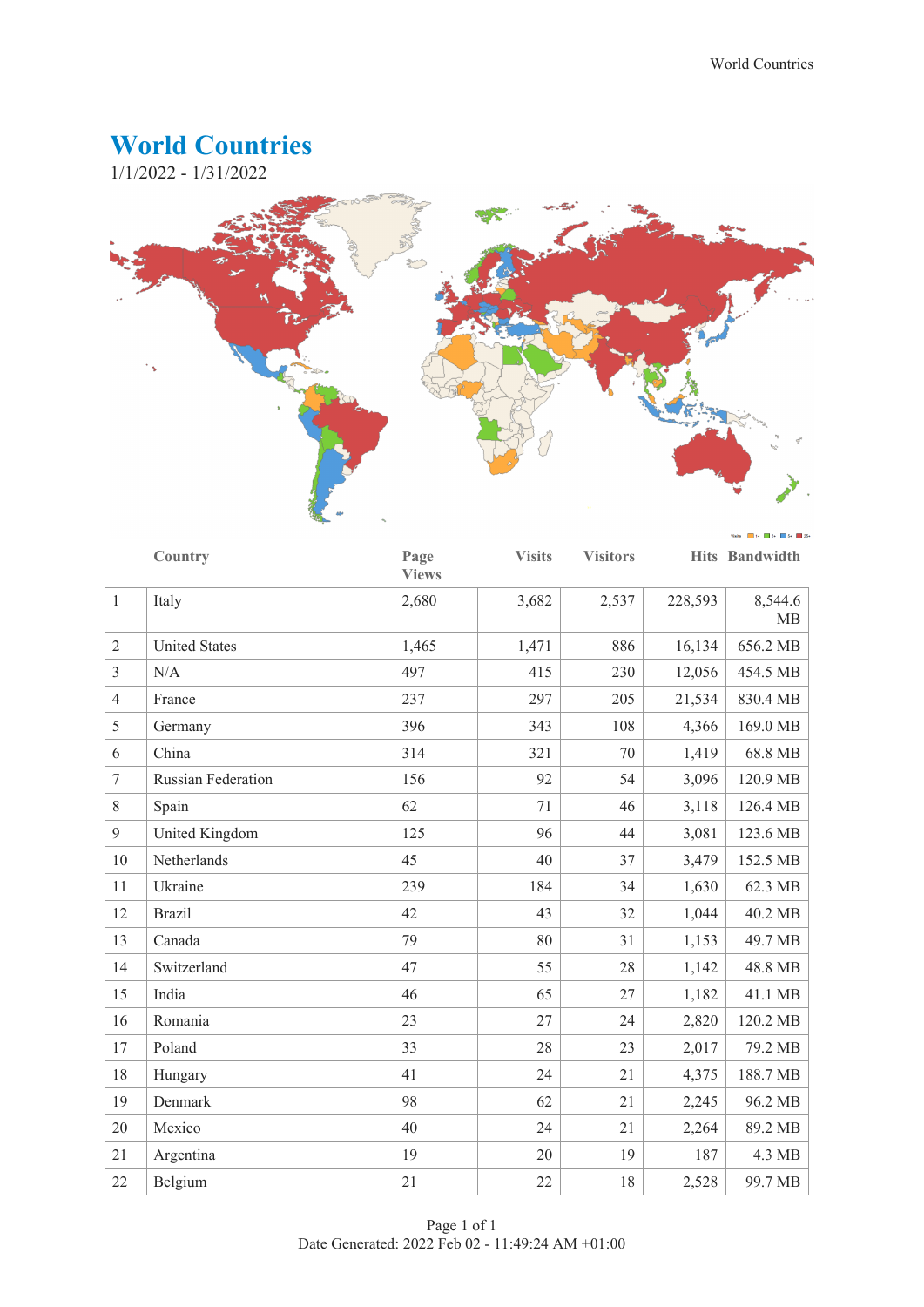| 23 | Sweden             | 25               | 25               | 17               | 512            | 20.6 MB            |
|----|--------------------|------------------|------------------|------------------|----------------|--------------------|
| 24 | Japan              | 40               | 21               | 16               | 1,031          | 48.7 MB            |
| 25 | Turkey             | 11               | 18               | 13               | 462            | 20.1 MB            |
| 26 | Korea, Republic of | 28               | 15               | 11               | 137            | 6.1 MB             |
| 27 | Australia          | $\overline{4}$   | 55               | 10               | 186            | 6.8 MB             |
| 28 | Czech Republic     | 16               | 9                | 9                | 1,331          | 53.5 MB            |
| 29 | Finland            | 20               | 14               | $8\,$            | 30             | 2.4 MB             |
| 30 | Peru               | 15               | 8                | $8\,$            | 787            | 28.1 MB            |
| 31 | Slovakia           | 6                | $\overline{7}$   | $\boldsymbol{7}$ | 252            | 10.7 MB            |
| 32 | Austria            | 11               | 11               | $\tau$           | 741            | 27.5 MB            |
| 33 | Indonesia          | 14               | $\overline{7}$   | 6                | 37             | 1.4 MB             |
| 34 | Greece             | 11               | 9                | 6                | 386            | 15.2 MB            |
| 35 | Bulgaria           | $\overline{4}$   | $\boldsymbol{7}$ | 6                | 554            | 23.8 MB            |
| 36 | Portugal           | $\overline{3}$   | 6                | 6                | 917            | 33.3 MB            |
| 37 | Serbia             | 11               | $\overline{7}$   | 6                | 1,045          | 40.8 MB            |
| 38 | Ireland            | $\overline{4}$   | 5                | 5                | 385            | 15.5 MB            |
| 39 | Croatia            | $\mathfrak{Z}$   | $\tau$           | 5                | 361            | 9.4 MB             |
| 40 | Thailand           | 9                | 5                | 5                | 194            | 7.5 MB             |
| 41 | Philippines        | $\mathbf{1}$     | 5                | $\overline{4}$   | 34             | 1.8 MB             |
| 42 | Venezuela          | 11               | $\overline{4}$   | $\overline{4}$   | 54             | $0.8$ MB           |
| 43 | Europe             | 5                | 6                | $\overline{4}$   | 1,262          | 38.8 MB            |
| 44 | Israel             | $\sqrt{2}$       | 5                | $\overline{4}$   | 38             | $2.0$ MB           |
| 45 | New Zealand        | $\mathbf{1}$     | $\overline{3}$   | $\overline{3}$   | $\mathfrak{Z}$ | $0.0\ \mathrm{MB}$ |
| 46 | <b>Belarus</b>     | $\mathfrak{Z}$   | $\overline{3}$   | $\mathfrak{Z}$   | 652            | 22.8 MB            |
| 47 | Slovenia           | $\overline{4}$   | $\mathfrak{Z}$   | $\overline{3}$   | 377            | 16.6 MB            |
| 48 | El Salvador        | $\overline{c}$   | $\mathfrak{Z}$   | $\overline{3}$   | 281            | 13.3 MB            |
| 49 | Seychelles         | $\mathfrak{Z}$   | $\overline{3}$   | $\mathfrak{Z}$   | $\mathfrak{Z}$ | $0.0\ \mathrm{MB}$ |
| 50 | Norway             | 5                | $\overline{3}$   | $\overline{3}$   | 6              | $0.0\ \mathrm{MB}$ |
| 51 | Vietnam            | $\overline{4}$   | $\overline{4}$   | $\overline{3}$   | 258            | 11.9 MB            |
| 52 | Ecuador            | $\mathbf{1}$     | $\overline{2}$   | $\overline{2}$   | 15             | $0.8\;\mathrm{MB}$ |
| 53 | Bolivia            | $\overline{3}$   | $\overline{2}$   | $\overline{2}$   | 28             | $0.5\;\mathrm{MB}$ |
| 54 | Lebanon            | 6                | $\overline{2}$   | $\overline{2}$   | 13             | $0.3\;\mathrm{MB}$ |
| 55 | Albania            | $\boldsymbol{0}$ | $\overline{2}$   | $\overline{2}$   | $\overline{2}$ | $0.1\ \mathrm{MB}$ |
| 56 | Puerto Rico        | $\boldsymbol{0}$ | $\overline{3}$   | $\mathbf{2}$     | 3              | $0.1\ \mathrm{MB}$ |
| 57 | Panama             | $\overline{3}$   | $\overline{2}$   | $\overline{2}$   | 46             | 2.3 MB             |
| 58 | Cambodia           | $\overline{3}$   | $\overline{2}$   | $\overline{2}$   | $\mathfrak{Z}$ | $0.1$ MB           |
| 59 | Pakistan           | 16               | $\overline{2}$   | $\sqrt{2}$       | 16             | $0.0\ \mathrm{MB}$ |
| 60 | Egypt              | 16               | $\overline{2}$   | $\mathbf{2}$     | 17             | $0.1\ \mathrm{MB}$ |
| 61 | Chile              | $\overline{3}$   | $\overline{2}$   | $\sqrt{2}$       | 65             | 1.2 MB             |
| 62 | Taiwan             | $\overline{2}$   | $\overline{2}$   | $\overline{2}$   | $\mathfrak{Z}$ | $0.0\ \mathrm{MB}$ |
| 63 | Angola             | $\boldsymbol{0}$ | $\sqrt{2}$       | $\sqrt{2}$       | $\overline{2}$ | $0.1\ \mathrm{MB}$ |